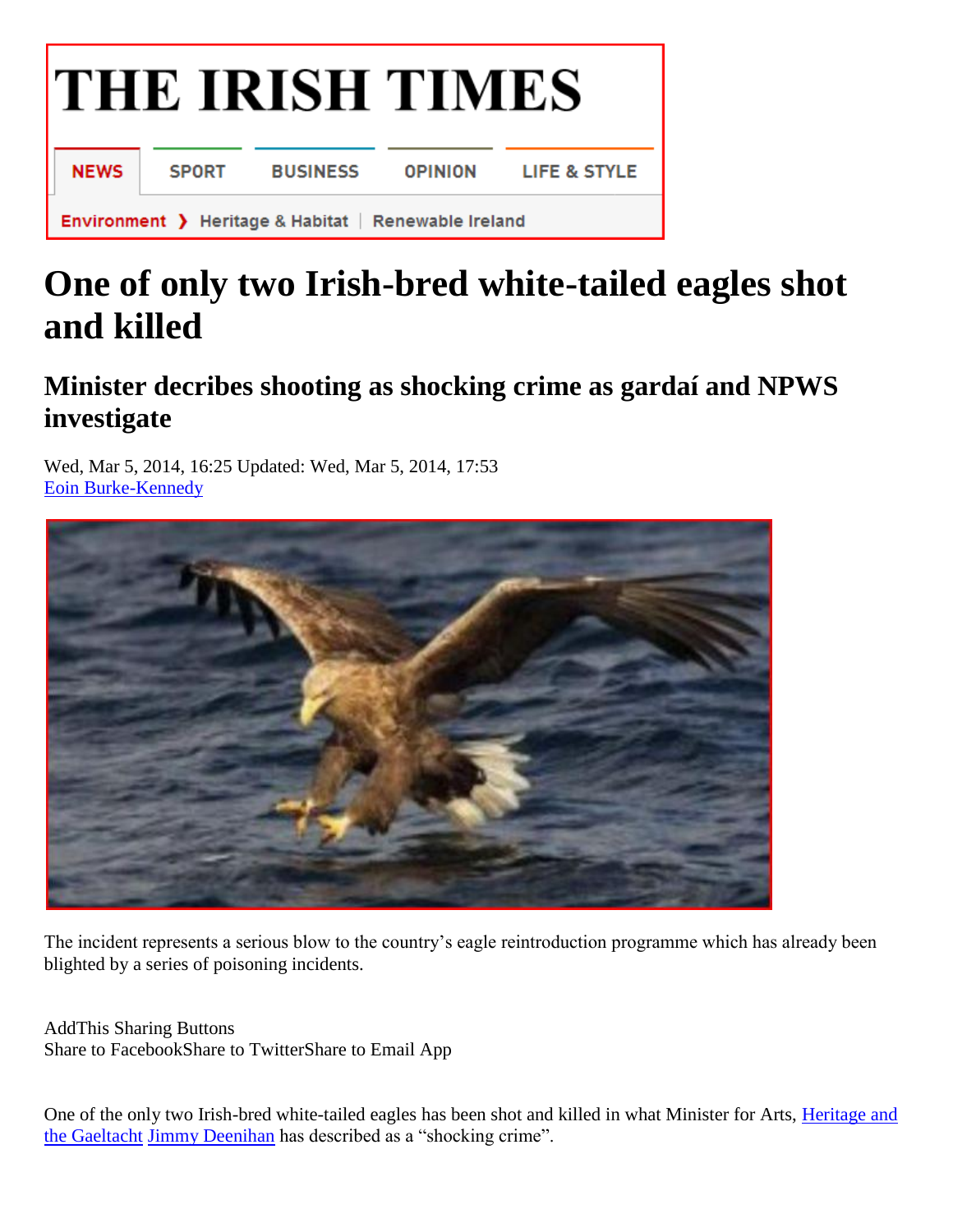The bird was found in a remote part of Co [Tipperary](https://www.irishtimes.com/topics/topics-7.1213540?article=true&tag_company=Tipperary) with 40-50 shotgun pellets in its body.

The incident represents a serious blow to the country's eagle reintroduction programme which has already been blighted by a series of poisoning incidents.

The male bird was reared by a nesting pair of eagles on Lough Derg near [Mountshannon,](https://www.irishtimes.com/topics/topics-7.1213540?article=true&tag_company=Mountshannon) Co Clare, and successfully flew from the nest in July last year along with its sibling.

This was the first time in over 100 years that white-tailed eagles had hatched and fledged in [Ireland.](https://www.irishtimes.com/news)

After a few months of care by their parents, both juvenile eagles began to disperse more widely and become more independent.

The last confirmed sighting of one of the birds was near [Dromineer,](https://www.irishtimes.com/topics/topics-7.1213540?article=true&tag_company=Dromineer) Co Tipperary, on the east shore of Lough Derg in January.

After a tip-off from a member of the public and a subsequent search of lands near the north-eastern shore of Lough Derg by an officer from the [Department of Arts,](https://www.irishtimes.com/topics/topics-7.1213540?article=true&tag_organisation=Department+of+Arts) Heritage and the Gaeltacht's National Parks & Wildlife Service (NPWS) and the reintroduction project team, the dead bird was found near [Ballinderry,](https://www.irishtimes.com/topics/topics-7.1213540?article=true&tag_company=Ballinderry) North Tipperary.

A postmortem examination by pathologists at the Regional Veterinary Laboratory in [Limerick](https://www.irishtimes.com/topics/topics-7.1213540?article=true&tag_organisation=Limerick) revealed the bird had been shot. An X-ray showed there were between 40 and 50 pellets lodged in the bird's body.

The impact of the shooting broke one of its legs and wings but the bird is believed to have survived several weeks after the shooting before dying.

The horrific nature of the bird's shooting and ultimate death has shocked locals and those involved in the reintroduction project.

Separate investigations by the gardaí and the NPWS have been launched into the shooting.

"I am shocked by this crime. The birth of this bird was a special day for nature conservation in Ireland," Mr Deenihan said. "So much work has gone into reintroducing this species here, and there has been wonderful cooperation by many different groups to achieve successful breeding. To have all this undone is a significant blow.

"Eagles are protected by law. I would urge anyone with information to contract An Garda Siochána or my department's staff in the area."

Local NPWS district conservation officer [Stefan Jones](https://www.irishtimes.com/topics/topics-7.1213540?article=true&tag_person=Stefan+Jones) said the available evidence indicated that this offence resulted in an especially drawn out and horrific death for this bird.

"This bird would have been unable to fish and forage as normal, and it appears that it slowly starved to death as a result. Bearing in mind the broken limbs and the fact that it had approximately 50 shotgun pellets in it, it is amazing it managed to survive for such a period."

Reintroduction project manager Dr *Allan Mee* said: "Finding one of the first two young white-tailed eagles to fly from a nest in Ireland shot dead is heart-breaking.

"It is absolutely incomprehensible that someone would shoot one of these magnificent birds but even more shocking is that one of the first two Irish-bred eagles has been shot only seven months after leaving the nest."